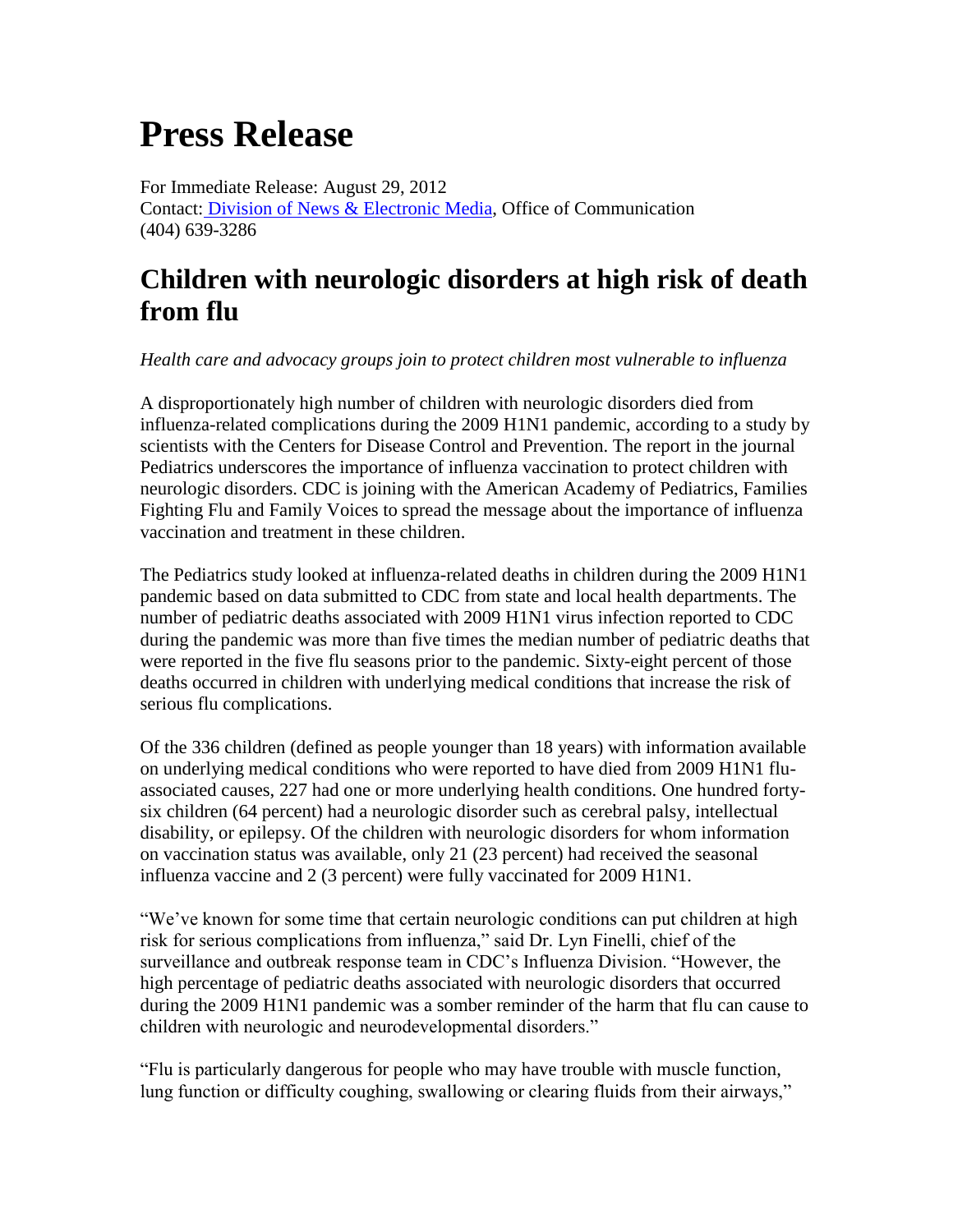said study coauthor and pediatrician Dr. Georgina Peacock. "These problems are sometimes experienced by children with neurologic disorders," said Peacock, of CDC's National Center on Birth Defects and Developmental Disabilities

The most commonly reported complications for children with neurologic disorders in this study were influenza-associated pneumonia and acute respiratory distress syndrome (ARDS). Seventy-five percent of children with a neurologic condition who died from 2009 H1N1 influenza-related infection also had an additional high risk condition that increased their risk for influenza complications, such as a pulmonary disorder, metabolic disorder, heart disease or a chromosomal abnormality.

CDC is partnering with the American Academy of Pediatrics and influenza advocacy groups to help promote awareness about the importance of influenza prevention and treatment in these high risk children. Since the H1N1 pandemic, children with neurologic conditions continue to represent a disproportionate number of influenza-associated pediatric deaths. CDC, the American Academy of Pediatrics (AAP), Family Voices, and Families Fighting Flu recognize the need to communicate with care takers about the potential for severe outcomes in these children if they are infected with flu.

"Partnering with the American Academy of Pediatrics, influenza advocacy groups and family led-organizations CAN help prevent influenza in children at highest risk," said CDC Director Dr. Thomas R. Frieden.

The partnering organizations are working to coordinate communication activities with their constituents, which include parents and caregivers, primary care clinicians, developmental pediatricians and neurologists in hopes to increase awareness about flu prevention and treatment in children with neurologic disorders.

"The American Academy of Pediatrics, Families Fighting Flu and Family Voices were all natural partners when we thought about how to reach as many key people as possible with this message," Dr. Peacock adds. "The collaboration and energy around this effort has been fabulous."

"Our network of physicians is committed to influenza prevention in all children, and especially in reducing complications in those children at higher risk for experiencing severe outcomes as a result of influenza-like illness," says Robert W. Block, M.D., president of the AAP. "This coalition can more broadly engage the entire community of child caregivers to express how serious flu can be for these children. These efforts emphasize why the medical home is so important for children and youth with special health care needs."

Family Voices is a national family-led organization supporting families and their children with special health care needs. Ruth Walden, a parent of a child with special needs and president of the Family Voices Board of Directors, says, "It's frightening to think that flu can potentially lead to so many complications or even death. We're pleased to see